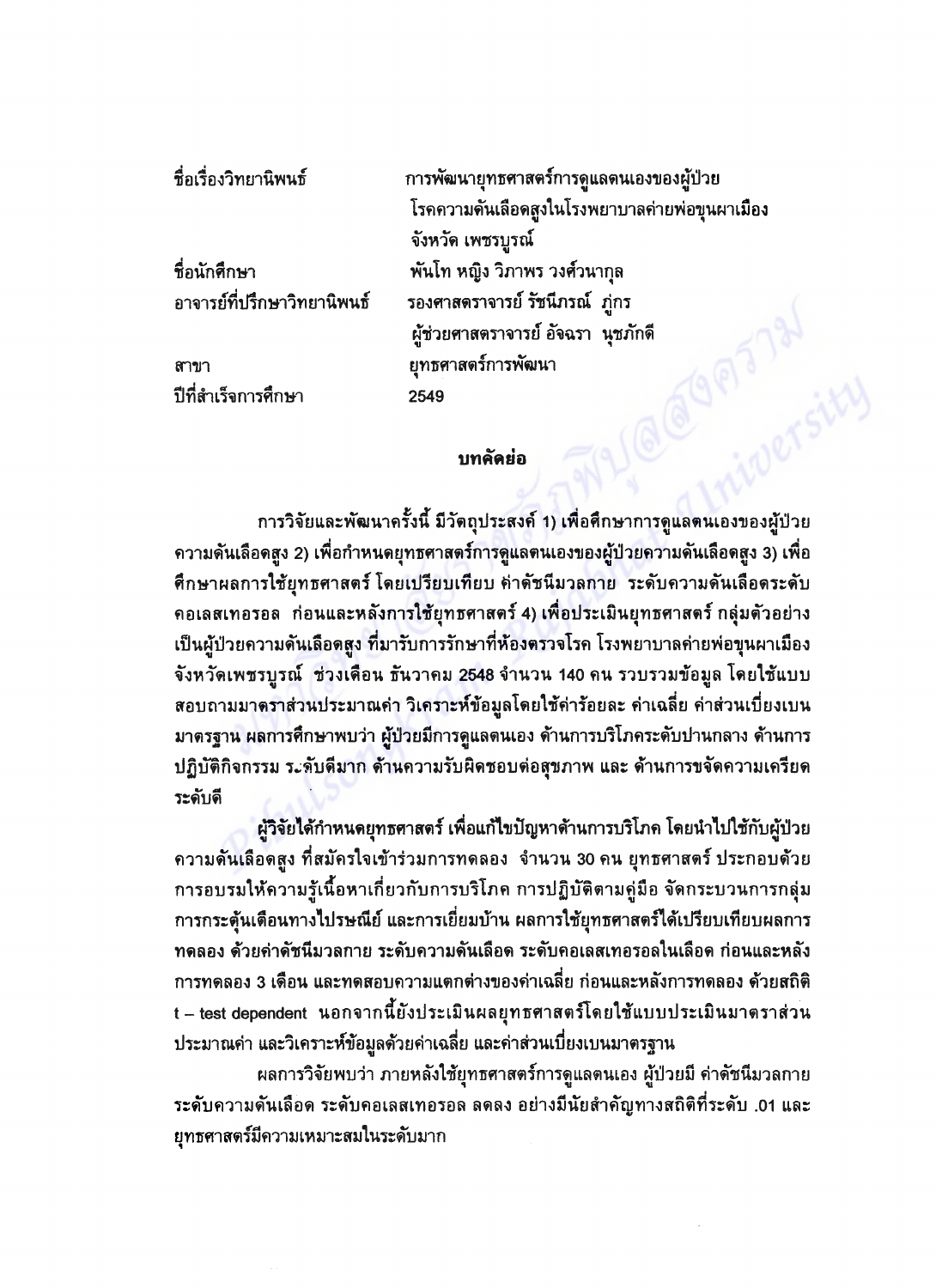| <b>Title</b>    | THE DEVELOPMENT OF STRATEGY OF HYPERTENSION              |
|-----------------|----------------------------------------------------------|
|                 | PATIENTS <sup>'</sup> SELF CARE IN PORKHUNPHAMUEANG FORT |
|                 | <b>HOSPITAL PHETCHABUN PROVINCE</b>                      |
| <b>Author</b>   | Lieutenant Colonel Vipaporn Wongwanakul                  |
| <b>Advisors</b> | Associate Professor Rachaneeporn Pookorn                 |
|                 | Assistant Professor Achara Nuchpakdee                    |
| Field           | Development Strategy                                     |
| Year            | 2006                                                     |

## **ABSTRACT**

The purposes of this research were to study hypertension patients' self care behavior, create strategies of hypertension patients' self care, study results of the use of the strategies, and assess the strategies. One hundred and forty subjects were hypertension patients at Porkhunphamueang Fort hospital during December, 2005. The data were collected by using a rating scale Questionnaire. The data were analyzed by using percentage, mean, standard deviation. The results revealed that 1) their self care about nutrition was in the middle level, 2) doing activity was very good 3) responsibility to health was good,and 4) eliminating stress was also good. The strategies of health promotion were : nutrition training, following hand books, group processing, postcard reminding, and home visiting. The testing was done with 30 volunteers on nutrition' selfcare. The test were performed before and after a 3 - month experiment to test the difference of body mass index, blood pressure level, blood cholesterol level to determine the strategies' success. The result showed that after the experiment the levels of body mass index, systolic and diastolic blood pressure, blood cholesterol of experimental group decreased significantly at .01 level. Moreover, the strategies were assessed by using a rating scale. The data were analyzed by arithmetic mean and standard deviation. It was found that the strategies were very appropriate.